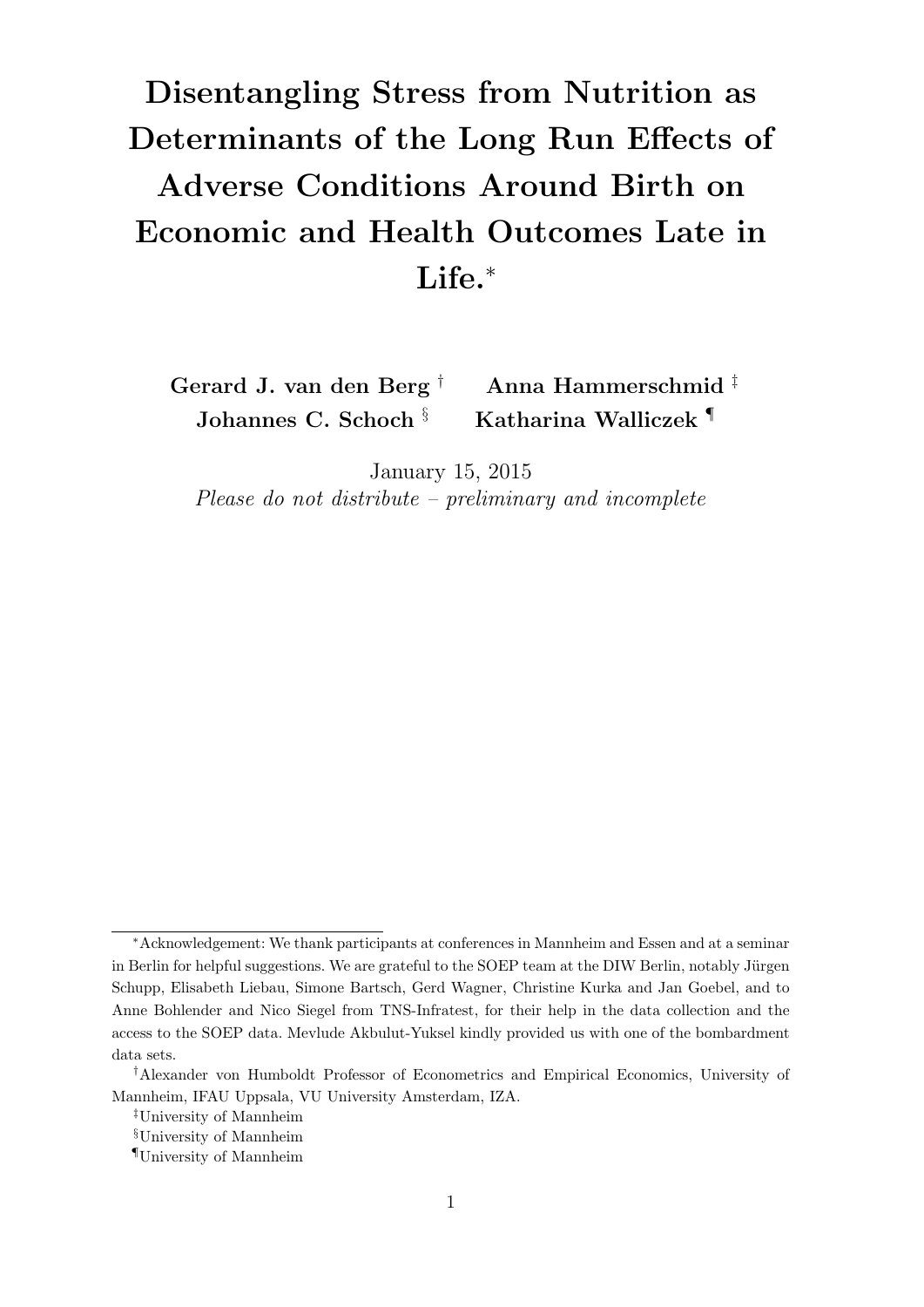Abstract Long-run effects of nutritional shortages early in life are often studied using variation in contextual nutritional conditions (e.g. due to a famine). Exposure to such adverse nutritional conditions is likely to cause stress among the affected households. The combination of a lack of nutrition and an increased stress level may have different long-run effects than the occurrence of one of these factors in isolation of the other. Results in famine studies may therefore be driven by stress exposure. We advance on this by considering various types of adverse contextual conditions early in life and by exploiting the variation in temporal and regional exposure to these conditions, among birth cohorts in Germany born in 1930–1950. This includes exposure to bombardments on the civilian population and exposure to famine. The latter are quantified using data we collected from historical sources on daily bombardments per city and local food rations. The individual outcomes measures we consider include adult height, life satisfaction and the occurrence of high blood pressure at old ages. Moreover, we use the actual retirement pension level as an indicator of economic productivity throughout the adult working life, following the principle that it is related to the flow value of an expected present value of lifetime income. This allows us to capture long-run effects on economic outcomes in an encompassing fashion. We find that the long-run effects depend strongly on the relative importance of the different types of adversities early in life.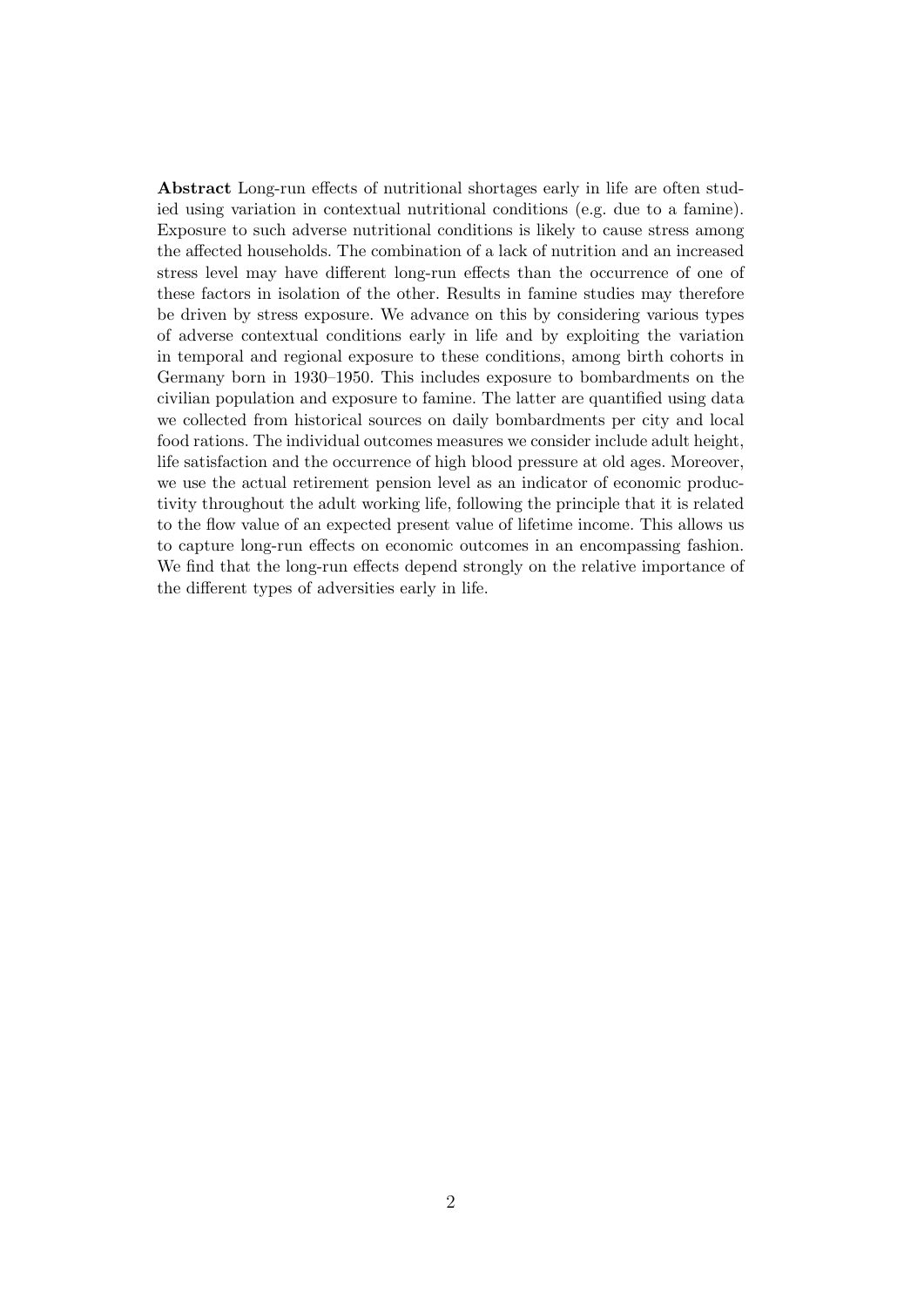## Extended Abstract

Recently, social sciences have witnessed an increasing interest in the long-run effects of early life conditions on adult health and socio-economic outcomes. For a concise overview on the impact of early life conditions on later life outcomes, we refer the reader to e.g. Almond and Currie (2011). What has started as an epidemiological strand of literature – and has most famously been theorized about in the seminal work of Barker (1994) – has triggered interdisciplinary academic work mostly for its universal relevance: If early life conditions are found to have significant impacts on late life health outcomes they may induce long-run costs for the affected individuals and a public health system as a whole that may be underestimated when focusing on short term effects only.

Analyzing the impact of early life conditions on later life health is a challenging empirical task. A standard approach is to use aggregate level shocks that affected a fraction of individuals during an early life period. The shock-like variation in early life circumstances can then (a) either be used as an instrument for an individual-level variable if available, or (b) it can be used to compute a reduced form effect of this shock on later life outcomes. The most frequently used approach is the second, mainly for its simplicity and its lower demand on data availability. Within this subset of studies one can find a bulk of work studying the long run effects of early life exposure to famine as a proxy for a nutritional shortage in early life; see Lumey et al. (2011) for a recent survey. Since nutritional deprivation and food insecurity are in principle economic problems, famine studies have also become of special interest in the economics literature (see, e.g., Lindeboom et al. (2010), van den Berg et al. (2011), Neelsen and Stratmann  $(2011)$ , Jürges  $(2013)$ ).

Outcomes found to be affected by famine range from chronic diseases and physical indicators such as type II diabetes risk and adult height to mental disorders such as schizophrenia or economic outcomes. Given the broad spectrum of outcomes affected by early life famine one question has yet to be conclusively answered: Is an individual-level nutritional shortage the only channel via which famine affects those outcomes? Or is there another component, such as famine induced psychological stress or stress evoked by factors paralleling the famine, that simultaneously influences long run health? If this is in fact the case, the interpretation of reduced form famine effects may need to be adjusted.

Like malnutrition, the hormonal reaction to stress early in life may have a profound impact on the development of metabolic features or gene expression (Maric et al. (2010)). Moreover, since early life stress and malnutrition are oftentimes found to be correlates of a low socio-economic environment which in general predicts worse later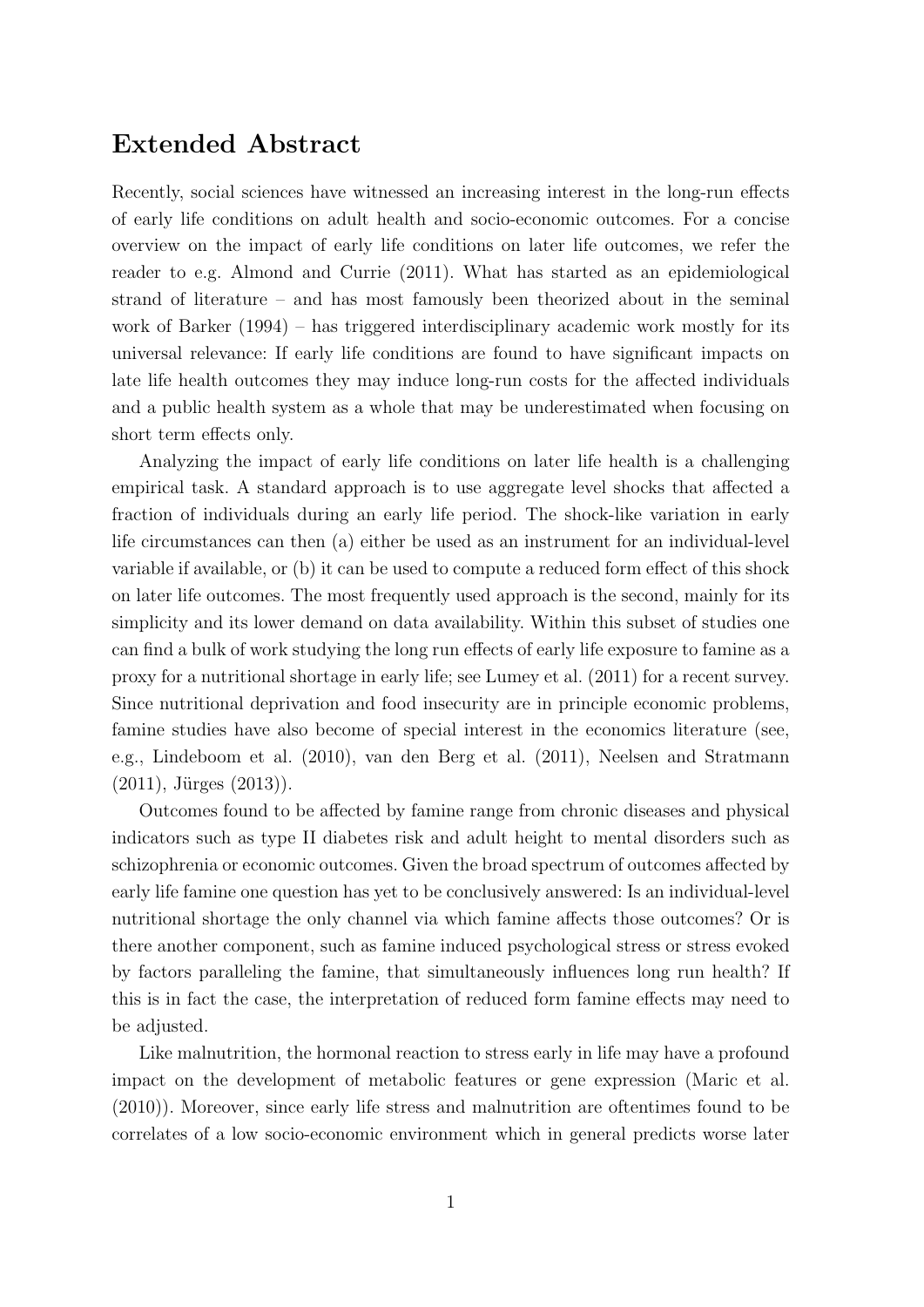life health outcomes and metabolic features (Miller et al. (2009), Miller and Chen (2010), Morozink et al. (2010)) it is evident that disentangling the effect of stress and malnutrition is a hard task not only on an aggregate but also on an individual level.<sup>1</sup> Exogenous variation that plausibly shifts only one of these components, i.e. evokes either stress or malnutrition on an individual level, may be a remedy to this problem.

Our study addresses this concern and uses World War II (WWII) and its aftermath in Germany as a unique natural experiment to disentangle the effects of early life famine and early life stress. We combine a detailed micro data set that includes the place of birth of a respondent on a level as fine as the exact municipality with city-level information on the exact timing and intensity of Allied air raids on Germany during WWII and regional-level information on food rations that were distributed during the German famine in the aftermath of the war. Under the assumption that air raids that were experienced very early in life or in utero evoke stress and that famine may have an effect via both, stress and malnutrition, we can use our empirical findings to trace out the distinct effect of each component on a range of outcomes. For instance, if we find one outcome to be significantly affected by stress induced by bombings but not significantly so by exposure to a period of famine, our finding hints at the stress component of famine to be negligibly small. Conversely, if famine exposure has an effect on an outcome while the experience of air raids does not, it follows that a nutritional shortage is likely to be the relevant biological channel for this outcome.

Up to now, conclusive evidence on this matter is scarce even though the problem we outlined above has been acknowledged in the literature on, for instance, the Dutch famine where psychological stressors may have been prevalent also due to war-related factors paralleling the famine (e.g. Roseboom et al. (2001)). Even if a specific stressor may have been identified, it requires a large degree of cross-sectional and temporal identifying variation in this stress inducing factor that is independent of famine exposure to come up with a solid empirical result. Our unique data set provides this information, with the raw data of air raids being measured on a very narrow local level and with daily precision.

Our findings are important for several reasons. First, knowing which outcomes are influenced by a certain type of early life condition may help to determine potential threats to late life health more narrowly and select adequate compensatory measures. Second, we provide reliable empirical evidence on the relevance of severe stress early in life on later life health and economic outcomes. Third, our findings aim to researchers to interpret existing results of famine studies and to design studies in the future.

<sup>&</sup>lt;sup>1</sup>Krabbendam et al. (2005) show that demographic factors pick up part of the effect of selfperceived stress on adverse pregnancy outcomes which again emphasizes the connection between the two variables.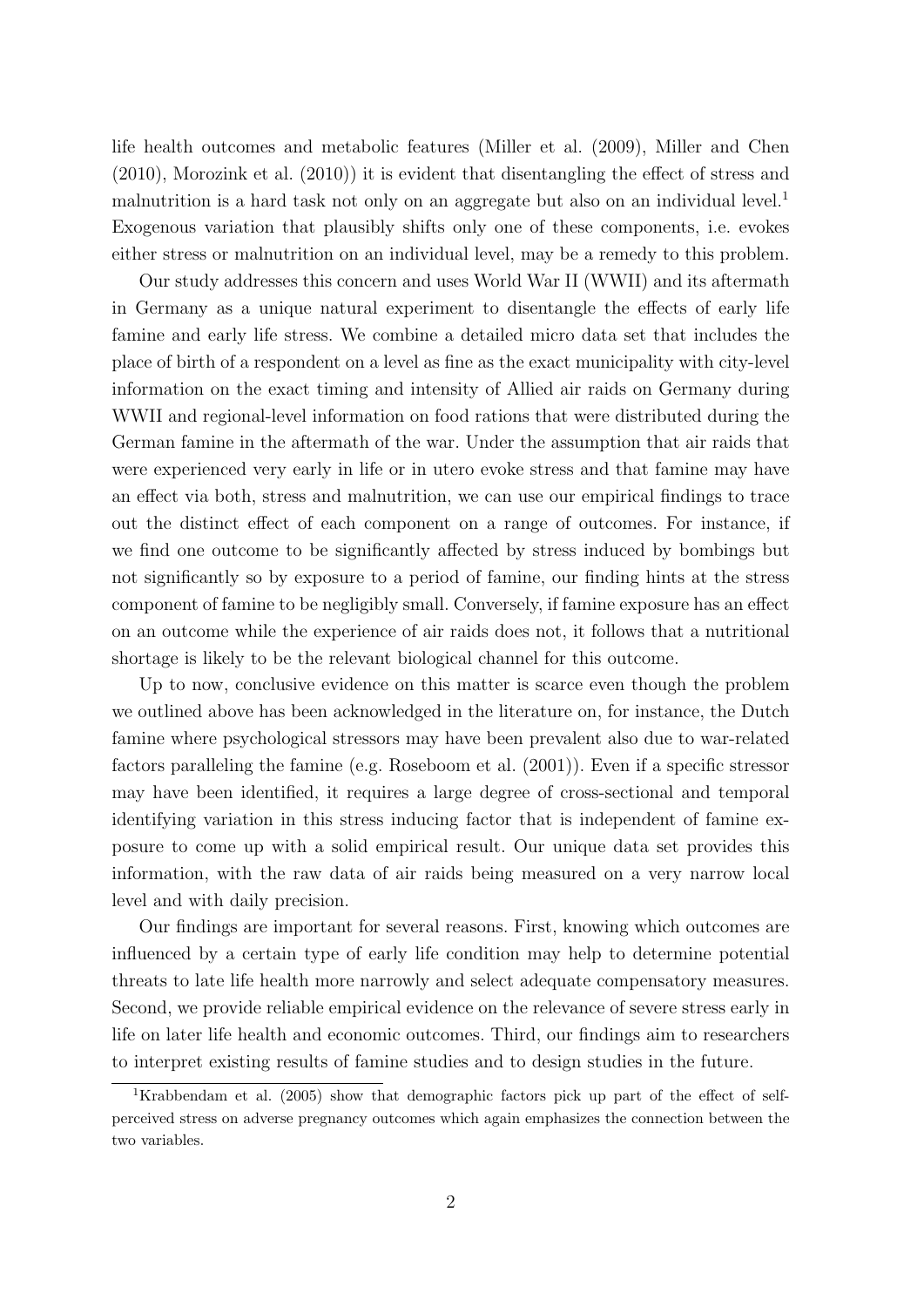The results are robust to various sensitivity analyses. Most importantly, we show that our main results remain robust when controlling (i) for the potential endogeneity of the place of birth of a respondent; (ii) for selective mortality during the war; and (iii) for exposure to famine and air raids at later ages. The endogeneity of the place of birth is of importance since children and mothers were evacuated from cities on a large scale by state programs during the war. Using additional data on moves of mothers during pregnancy or the first six months of life, we show that we can at least partially control for the degree of selection by including a variable that measures the overall exposure of a particular city to air raids until just before the estimated month of conception. Selective mortality can be addressed since almost half of the casualties directly related to air raids occurred at particular dates in particular cities, namely four so-called 'firestorms'. Dropping observations born in those cities does not alter the results. Issue (iii) is of particular importance since individuals have been found to be vulnerable also at later stages of their childhood (e.g. Van den Berg et al. (forthcoming), Sparén et al.  $(2004)$ ). Moreover, observations affected by air raids early in life are those exposed to a famine later in childhood. Explicitly controlling for exposure to adverse conditions later in childhood does not alter the results.

## References

- ALMOND, D. AND J. CURRIE (2011): "Human Capital Development before Age Five," in Handbook of Labor Economics Vol. 4b, Elsevier, 1315–1486.
- Barker, D. J. P. (1994): Mothers, babies, and disease in later life, BMJ Publishing Group London.
- JÜRGES, H. (2013): "Collateral damage: the German food crisis, educational attainment and labor market outcomes of German post-war cohorts," Journal of Health Economics, 32, 286 – 303.
- Krabbendam, L., L. Smits, R. De Bie, J. Bastiaanssen, F. Stelma, and J. Van Os (2005): "The impact of maternal stress on pregnancy outcome in a well-educated Caucasian population," *Paediatric and perinatal epidemiology*, 19, 421–425.
- Lindeboom, M., F. Portrait, and G. J. Van den Berg (2010): "Long-run effects on longevity of a nutritional shock early in life: The Dutch Potato famine of 1846–1847," Journal of Health Economics, 29, 617–629.
- LUMEY, L., A. STEIN, AND E. SUSSER (2011): "Prenatal famine and adult health," Annual Review of Public Health, 32, 237–262.